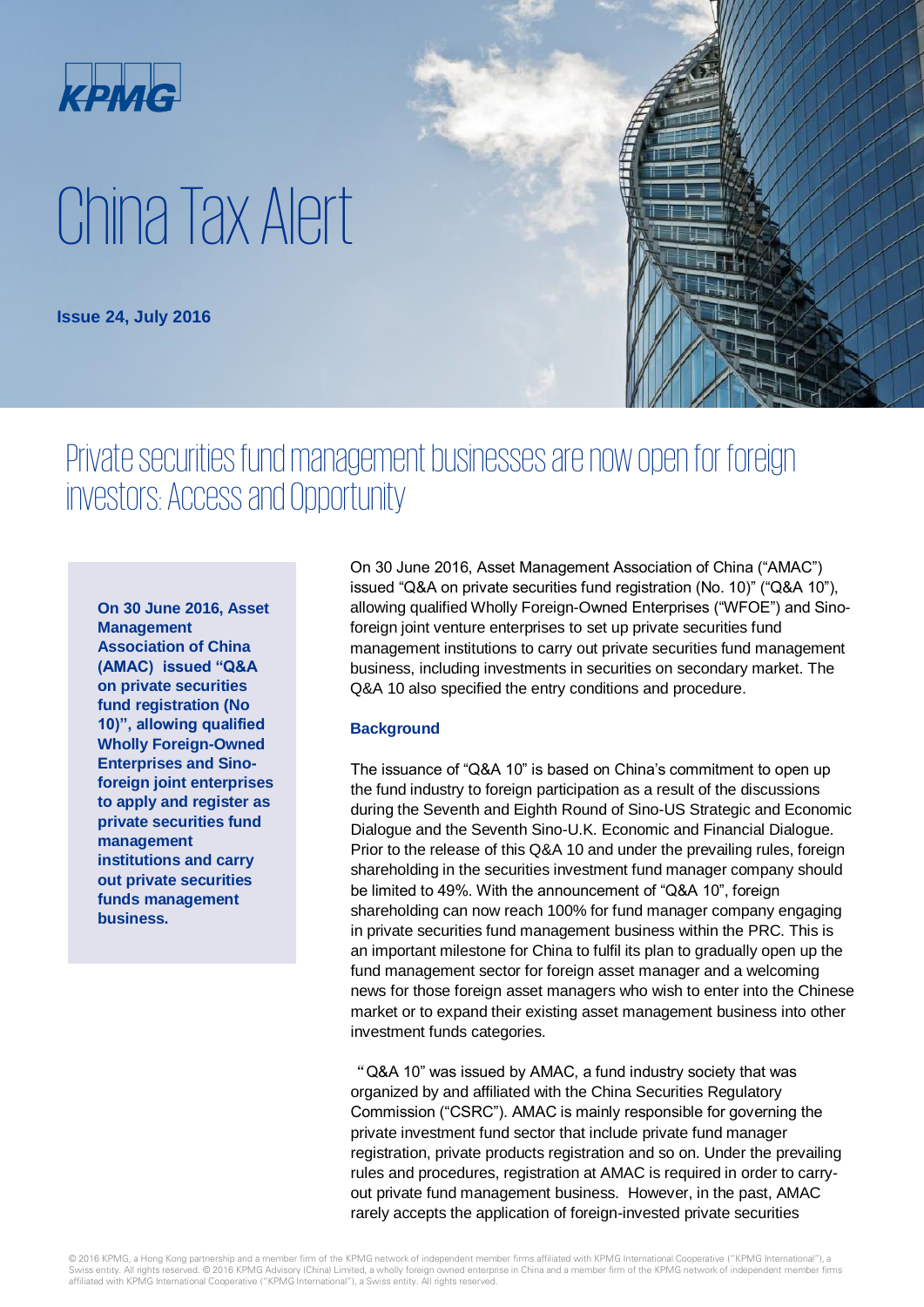managers to engage in domestic asset management business due to the lack of clear guidance on whether foreign firms can participate in such market.

While there exists some wholly foreign-owned private securities investment management institutions in Shanghai, Shenzhen and etc., these institutions were generally set up under the Qualified Domestic Limited Partner pilot programme ("QDLP pilot programme" or equivalent one in Shenzhen), which mainly engage in cross-border (outbound) securities investment management rather than domestic asset management.

Now, with the release of the "Q&A 10" that specifies that wholly foreignowned and Sino-foreign joint venture private securities fund management institutions can register as private securities fund managers with AMAC in order to carry out domestic private securities fund management business. This indicates the AMAC will now accept such registration and open the path for foreign investors to engage in asset (securities) management business in the PRC, although at this point it is still limited to fund management of privately-raised securities investment funds.

#### **Entry Conditions**

According to "Q&A 10", foreign investors should not only meet the common requirements on making or managing investments in the PRC according to the relevant laws and regulations, but will also need to meet the following conditions to register with AMAC for carrying out domestic private securities investment fund management business:

 $(1)$  Establish a private securities fund management company in the PRC;

(2) The foreign shareholder of the fund management company should be a financial institution approved or licensed by its home country national or regional financial regulatory authority AND such home country national or regional securities regulatory authority has already entered into a Memorandum of Understanding on Securities Regulatory Cooperation (MOU) with the CSRC or other institutions recognized by CSRC;

 $(3)$  The foreign shareholder of the fund management company were not subject to any severe sanction or punishment imposed by its regulator and judiciary organization in recent three years.

The actual controlling shareholders or owners in the overseas (if any) of the proposed private securities investment fund management company shall also follow the above No. (2) and No. (3) requirements.

In the meantime, "Q&A 10" also stipulates that the business operational requirements of wholly foreign-owned and Sino-foreign joint venture private securities fund management companies as follows:

(1) Cross-border capital flow and usage shall follow the relevant regulations of State Administration of Foreign Exchange ( "SAFE");  $(2)$  Investment decisions on the security and future trading in the PRC shall be performed independently. The trading order should not be placed via offshore institutions or systems.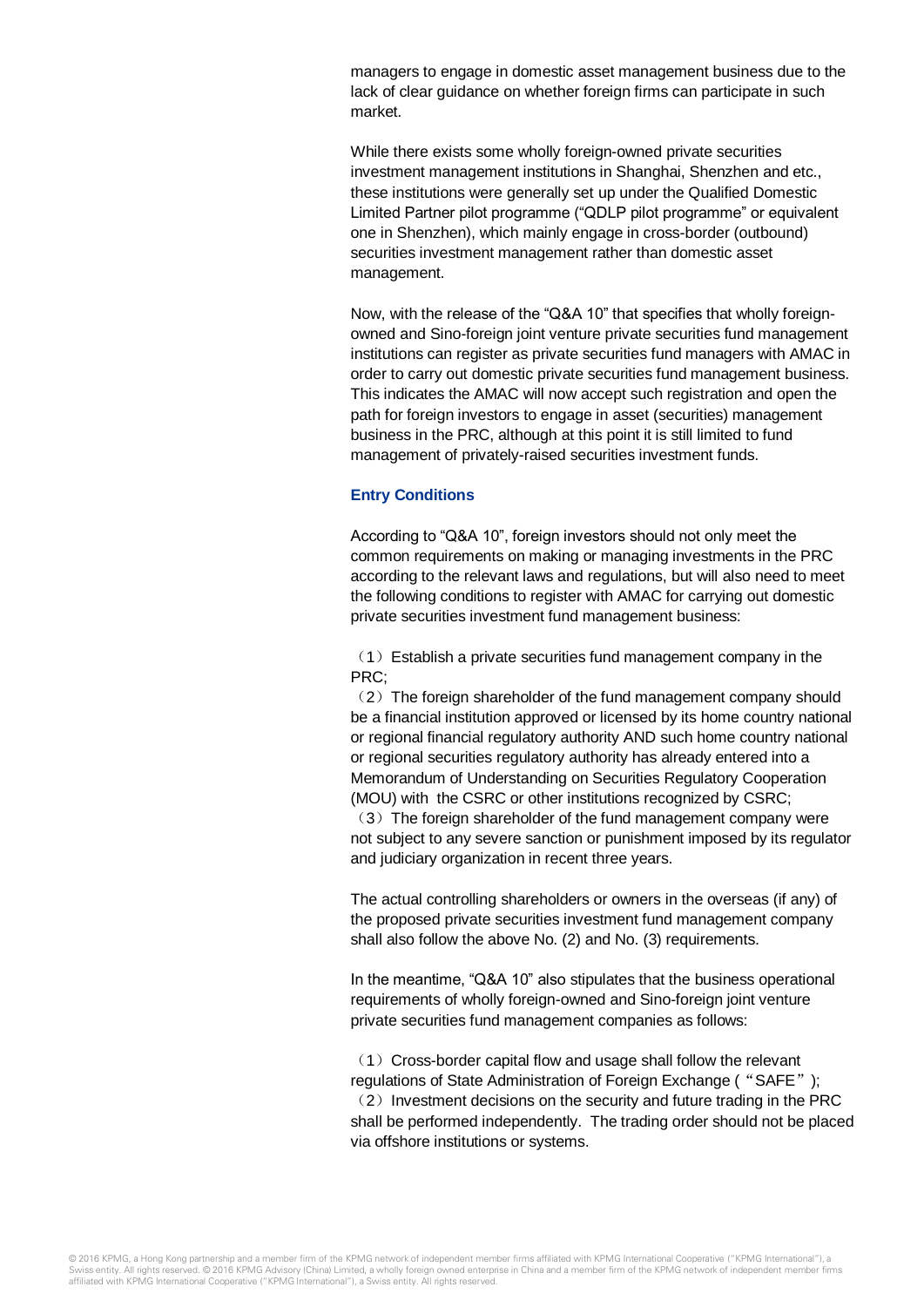#### **Impact and Opportunity**

We will share our view through the perspectives of business plan, location selection and tax considerations.

#### Business Plan

"Q&A 10" allows offshore asset managers to carry out asset management business in the PRC, and consequently provides them with more growth opportunities. Taking advantage of this opportunity, offshore institutions should comprehensively consider the potential business opportunities and their China strategy when deciding investment in the PRC.

From a business planning perspective, given the growing demands of PRC institutional and high net worth investors of diversification and increasing global asset allocation, foreign assets managers could also consider carrying out cross-border asset management business in addition to the domestic asset management business. For example, foreign assets managers could consider whether to apply for QDLP pilot programme in Shanghai, Shenzhen or other cities, to obtain domestic and cross-border two-way asset management business opportunities.

Meanwhile, looking into the business development in the future, the foreign assets managers should also consider whether to conduct mutual fund management business in the PRC once permitted by the regulators. If this is the China strategy going forward, one could consider to set up a private securities investment fund management company first. This may help facilitate the future application for mutual fund management licence. Setting up private securities management company will also provide an opportunity to gain better understanding of the Chinese market, and be prepared for a broader scope of business in China in the future.

#### Location Selection

Undoubtedly, a first-tier city such as Shanghai will be a preferred choice in the PRC to carry out asset and wealth management businesses. Foreign investors normally choose to register investment funds management institutions in one of the major cities. However, when considering to establish a presence in these major cities, investors should also consider if there are any local government support or special measures that tailored for asset and wealth management businesses.

At present, some are cities have provided local supportive measures to attract asset management institutions. For example, Shanghai is now considering to release related supportive measures for foreign asset management institutions to establish regional operational centre in Shanghai. Foreign investors can compare the availability and details of those local supportive policies before deciding the location of the fund management company in China.

#### Tax Impact

Tax is undoubtedly another important factor that foreign investors need to consider when they plan the PRC asset management business. From tax perspective, foreign investors need to consider the following key issues: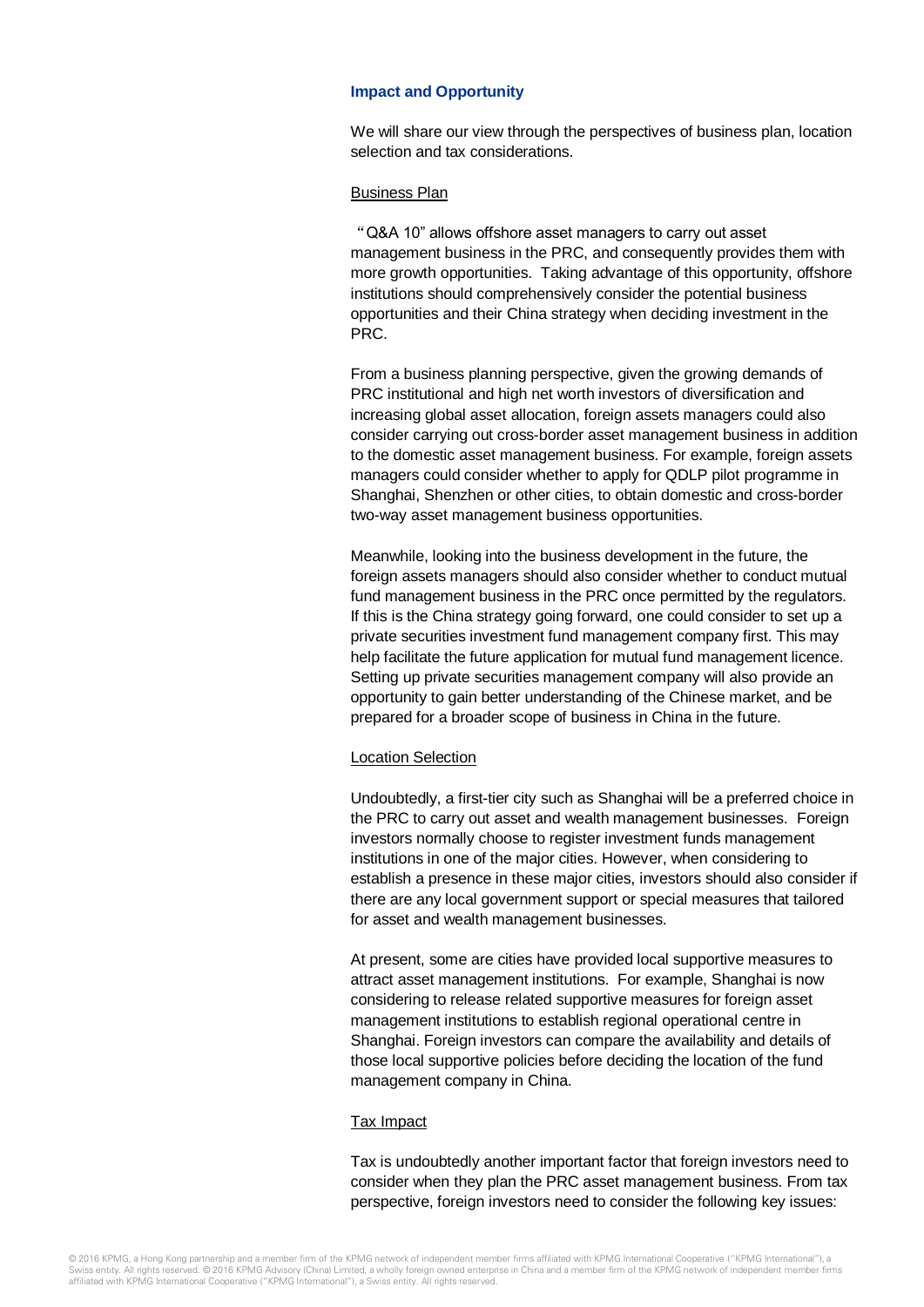(1) PRC tax implications on asset manager, especially if foreign investors set up more than one asset management institutions in the PRC to deal with different types of asset management business for regulatory reasons. Foreign investors need to consider potential tax and transfer pricing implications when deciding on the assignment of duties for their onshore personnel, as well as analysing the functions and roles of different onshore asset management institutions.

(2) PRC tax implications on different investment fund structures. For example, PRC taxation of a partnership form of investment fund can be very different from a contractual form of investment fund. Meanwhile, there are still many uncertain PRC tax treatments for each of these investment fund structures ranging from investment returns distribution, investment redemptions or even tax reporting requirements. Managers need to analyse these potential tax impacts to reduce the related PRC taxes risk.

In addition, the VAT reform for financial services sector was just launched on 1 May 2016. The foreign invested managers should take a closer look on the indirect tax implications of the investment funds. For further information, please refer to KPMG China Tax Alert Issue 10: China's new VAT rates & rules – Financial Services impacts.

(3) Transfer pricing implications on cross-border transactions. It is an important consideration especially under the current development of tax base erosion and profit shifting ("BEPS") initiative in China and the recently released country-by-country ("CBC") reporting requirement issued by State Administration of Taxation ("SAT"). Where there is any service provision arrangement between the domestic and overseas related/affiliated asset management institutions, investors shall pay special attention on transfer pricing issues in order to avoid potential compliance risks. For more analysis, please refer to KPMG China Tax Alert Issue 23: SAT Issued Announcement on the Enhancement of the Reporting of Related Party Transactions and Administration of Contemporaneous Documentation.

 $(4)$  If investors intend to establish regional asset management operational centre in the PRC, they also need to consider how to maximize the opportunity and potentials of any regional preferential policies offered by local government.

Overall this is a welcoming news that foreign assets managers are now provided with more channels to enter the asset management market in China. For any questions relating to market entrance, entity establishment, taxation, operational matters in connection to the asset management business in the PRC, please kindly contact KPMG professionals for more details.